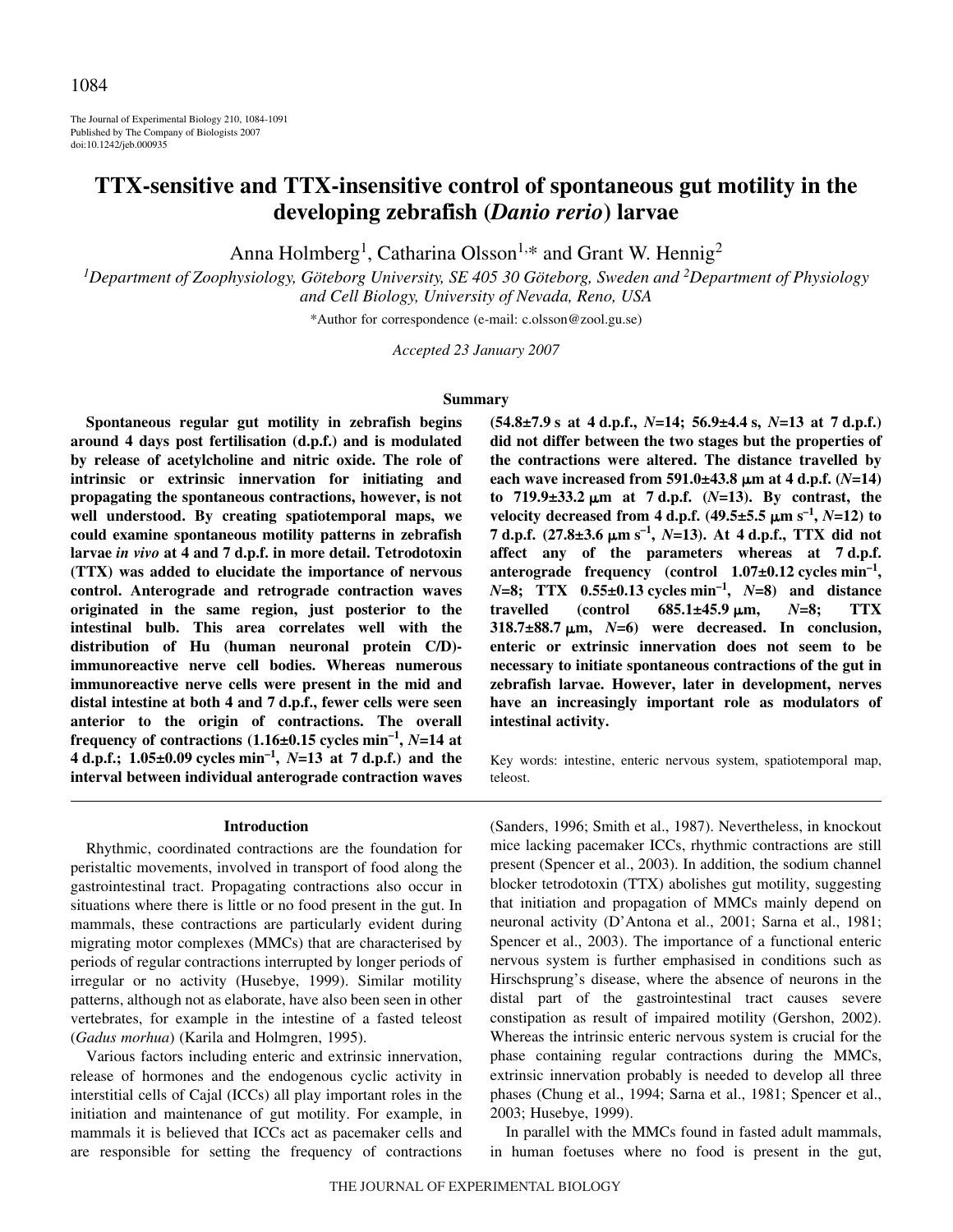spontaneous gastrointestinal motility has been observed from the 14th week of gestation (Sase et al., 2000). The motility pattern gradually develops and by the 37th week of gestation, clearly defined MMCs are distinguished in preterm infants (Bisset et al., 1988). There are only few studies looking at the mechanisms that trigger the onset of motility or how it is maintained at early (pre-natal) developmental stages. In foetal mice, anterograde propulsion of gut content is observed at embryonic day 17.5 (E17.5) (Anderson et al., 2004). Since mice lacking enteric neurons showed normal propulsion, it has been suggested that enteric neurons are not needed for this activity. On the other hand, ICCs are present in the gut of mice and also in individuals with an impaired enteric nervous system, from the second half of gestation. In these animals slow waves appear shortly before birth (Ward et al., 1997; Ward et al., 1999).

Like unborn mammals, fish larvae rely on internal food sources (the yolk sac) immediately after hatching. Zebrafish *Danio rerio* usually start to eat at around 5–6 d.p.f. (days post fertilisation) but the first propagating gut contractions are detected from 4 d.p.f. (Holmberg et al., 2003). Acetylcholine and nitric oxide already affect the spontaneous gut activity at this stage  $(4 d.p.f.),$  and it has been postulated that there is a cholinergic and a nitrergic tone present, both of which modulate muscle activity, either directly or indirectly (Holmberg et al., 2004; Holmberg et al., 2006). In addition, regulatory neuropeptides such as NKA (neurokinin A) and PACAP (pituitary adenylate cyclase activating polypeptide) have effects on contraction frequency from 5 d.p.f. (Holmberg et al., 2004). The presence of enteric neurons at 2 d.p.f. and the expression of nitric oxide synthase (NOS), indicative of nitrergic neurons, as well as NKA and PACAP from 2–3 d.p.f. further support the theory that intrinsic enteric innervation is involved in the control of gut motility before the onset of exogenous feeding (Bisgrove et al., 1997; Holmberg et al., 2003; Holmberg et al., 2004; Holmberg et al., 2006; Holmqvist et al., 2004; Poon et al., 2003; Wallace et al., 2005).

To investigate the possible mechanisms behind these spontaneous propagating contractions in zebrafish gut and how the control mechanisms may develop around the onset of exogenous feeding, TTX was used to block neurotransmission in unfed anesthetized larvae at  $4$  and  $7 d.p.f.$  Gut motility patterns were studied using spatiotemporal maps of gut flow in control and treated animals. In addition, the distribution of enteric neurons during development was studied in intact zebrafish embryos and larvae.

### **Materials and methods**

Zebrafish *Danio rerio* Hamilton larvae were bred and raised at the Department of Zoophysiology, Göteborg, Sweden. Adult zebrafish were allowed to breed spontaneously in an aquarium with a breeding box. Eggs were collected on the day of fertilization  $(0 d.p.f.)$  and transferred to small beakers of water kept at a constant temperature of 28°C and a 12 h:12 h light:dark cycle. The larvae were not fed during the experimental period. At 28°C, active feeding usually starts around  $5-6$  d.p.f., and at  $6$  d.p.f. most of the yolk is depleted, however the animals will survive for up to a week and a half without food. The study protocol was approved by the animal ethics committee of Göteborg, and followed the guidelines of the Swedish National Board for Laboratory Animals.

## *In vivo recordings of gut motility*

Larvae from 4 and 7 d.p.f. (*N*=15 and 14) were studied using *in vivo* video recording of spontaneous gut movements. Only animals that had hatched naturally at 3 d.p.f. were included in the study. The larvae were anaesthetized in phosphate-buffered MS222 (3-aminobenzoic acid ethyl ester,  $75-100$  mg  $1^{-1}$ , pH 7; Sigma, St Louis, MO, USA) and embedded in 1% agarose (gelling point 26-30°C; Sea Plaque, Sigma) dissolved in phosphate-buffered MS222. After the agarose had settled, the entire gastrointestinal tract of the larvae was monitored *in vivo* and gut movements were recorded onto videotape*,* using an inverted microscope (Nikon,  $\times$ 4 magnification) equipped with a Panasonic WV-350 camera.

After an initial 5 min control period,  $10 \mu l$  of tetrodotoxin (TTX, 1 mmol  $l^{-1}$ ; Tocris, Bristol, UK) or NaCl (0.9%) were applied to the experimental chamber and gut activity was recorded for a further 30 min. The effects of TTX or saline applications were calculated over the last  $5-10$  min.

## *Data analysis*

The video sequences (5 min) were digitised at 4 frames  $s^{-1}$ using the Optimas program package (Media Cybernetics, Germany). Spatiotemporal maps (STMaps) (Hennig et al., 1999) of the movement of luminal content and gut walls were created by averaging the intensity of the darker coloured luminal content across the diameter of the gut from a point midway along the swim bladder to the anus. Contractions could be inferred from STMaps, as a narrowing of the diameter decreased the overall amount of opaque material at the point of contraction and perturbed luminal contents, appearing as a coloured band (see Fig. 1). The average background intensity was subtracted, revealing only dynamic changes in gut opacity.

By analysing the STMaps a number of parameters such as frequency of contraction waves (cycles  $min^{-1}$ ), interval between contractions ( $\Delta t$ ; s), velocity (*v*;  $\mu$ m s<sup>-1</sup>) and distance  $(d; \mu m)$  travelled by individual contraction waves were calculated. A line of best fit was manually drawn over a propagating contraction, from which the slope ( $v = \Delta d/\Delta t$ ) and distance  $(d)$  were calculated. The intervals  $(\Delta t)$  between two consecutive contraction waves were determined for each pair of contractions initiated within the experimental period (5 min). By contrast, contraction frequency was calculated as the total number of contractions over the whole 5 min period (see Fig. 1). Hence, a change in frequency is not necessarily followed by a change in interval time and this could be reflected in the total time of activity, expressed as the time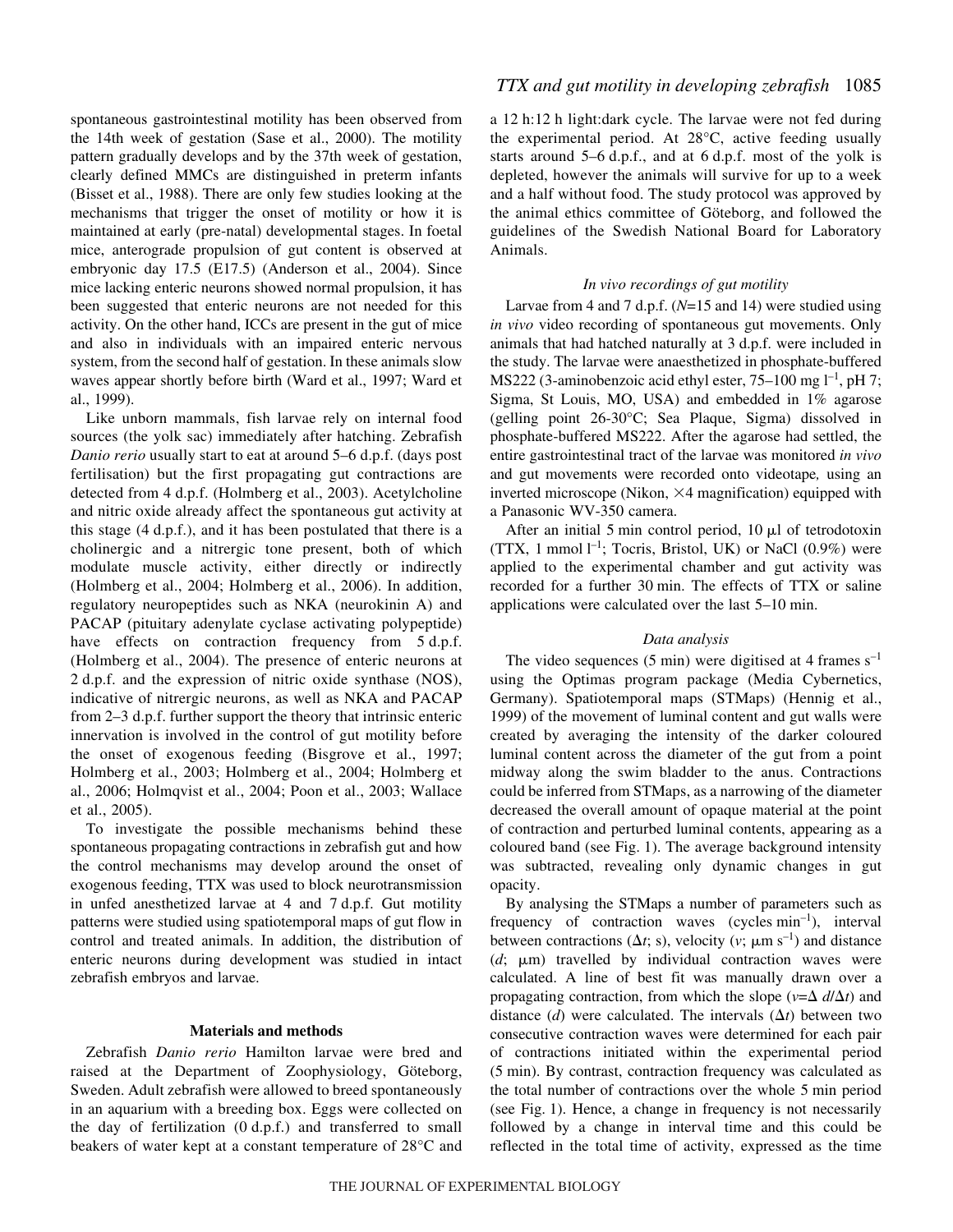

1086 A. Holmberg, C. Olsson and G. W. Hennig

Fig. 1. Spatiotemporal maps (STMap) of the luminal flow were constructed from unfed larvae at 4 and 7 d.p.f.  $(A)$  A box was drawn around the area of interest, covering most of the gut  $(\sim 900 \,\mu m)$ . PI, proximal intestine (intestinal bulb); MI, middle intestine; DI, distal intestine. (B) STMaps, over the area within the box in A, were created based on changes in gut opacity as the gut content was propelled in a retrograde or anterograde direction. Individual contractions are identified as darker bands, travelling in either direction over time (downwards in map,  $\sim$ 3.8 min). In this STMap, six anterograde contractions waves are present. Velocity (*v*, the slope of the line), interval between consecutive contractions  $(\Delta t)$ , distance  $(d)$  travelled by the contractions and the total time of activity were calculated. Asterisks indicate the region where the contraction waves originated.

between the onset of the first contraction and the end of the last contraction, in proportion to the total experimental period. Results are presented as mean  $\pm$  s.e.m.; only animals showing some activity during the control period were included. Student's *t*-test (two-sample assuming equal variances) was used for statistical evaluation of the results, with *P*<0.05 regarded as significant.

#### *Immunohistochemistry*

Embryos and larvae from 2, 3, 4 and 7 d.p.f.  $(N=4$  from each stage) were anaesthetized in 0.01% MS222 and fixed in 4% formaldehyde (pH $7.3$ ) for 2 h at room temperature. The embryos and larvae were permeabilized for 3 h in distilled water, before being incubated with 10% normal donkey serum (Jackson ImmunoResearch, West Grove, PA, USA) for 1 h in



Fig. 2. Spatiotemporal maps (STMap;  $\sim$ 900  $\mu$ m) showing the effect of NaCl (A;  $\sim$ 3.6 min) and tetrodotoxin (TTX; B;  $\sim$ 3.8 min) on anterograde contraction waves at 7 d.p.f. (A) Anterograde gut activity was unaffected by 0.9% NaCl in comparison with the control period (ctrl). (B) TTX decreased the frequency and distance of anterograde contraction waves in comparison with the control period (ctrl).

order to reduce non-specific staining. The preparations were incubated overnight with primary antisera consisting of a mixture of anti-acetylated tubulin (AcT, diluted 1:1000; T-6793, Sigma) and anti-human neuronal protein C/D (Hu, 1:100- 1:200; A21271, Molecular Probes, Eugene, OR, USA), both raised in mice. Primary antibodies were subsequently detected by a common FITC (fluorescein isothiocyanate)-conjugated secondary antibody (1:100; Jackson ImmunoResearch) following a further overnight incubation. All sera and antisera were diluted with phosphate-buffered saline (PBS, 0.9% NaCl) containing 1% bovine serum albumin (BSA), 1% dimethylsulfoxide (DMSO), 0.1% Triton X-100 and 0.2% sodium azide (Ungos et al., 2003) and the preparations were rinsed in PBS. Preparations were mounted in Vector H-1000 medium and examined with a Nikon Eclipse E1000 digital fluorescence microscope equipped with a Nikon Digital Camera DXM1200 and the Nikon software, ACT1. Contrast and brightness were adjusted and montages were made using Microsoft PowerPoint.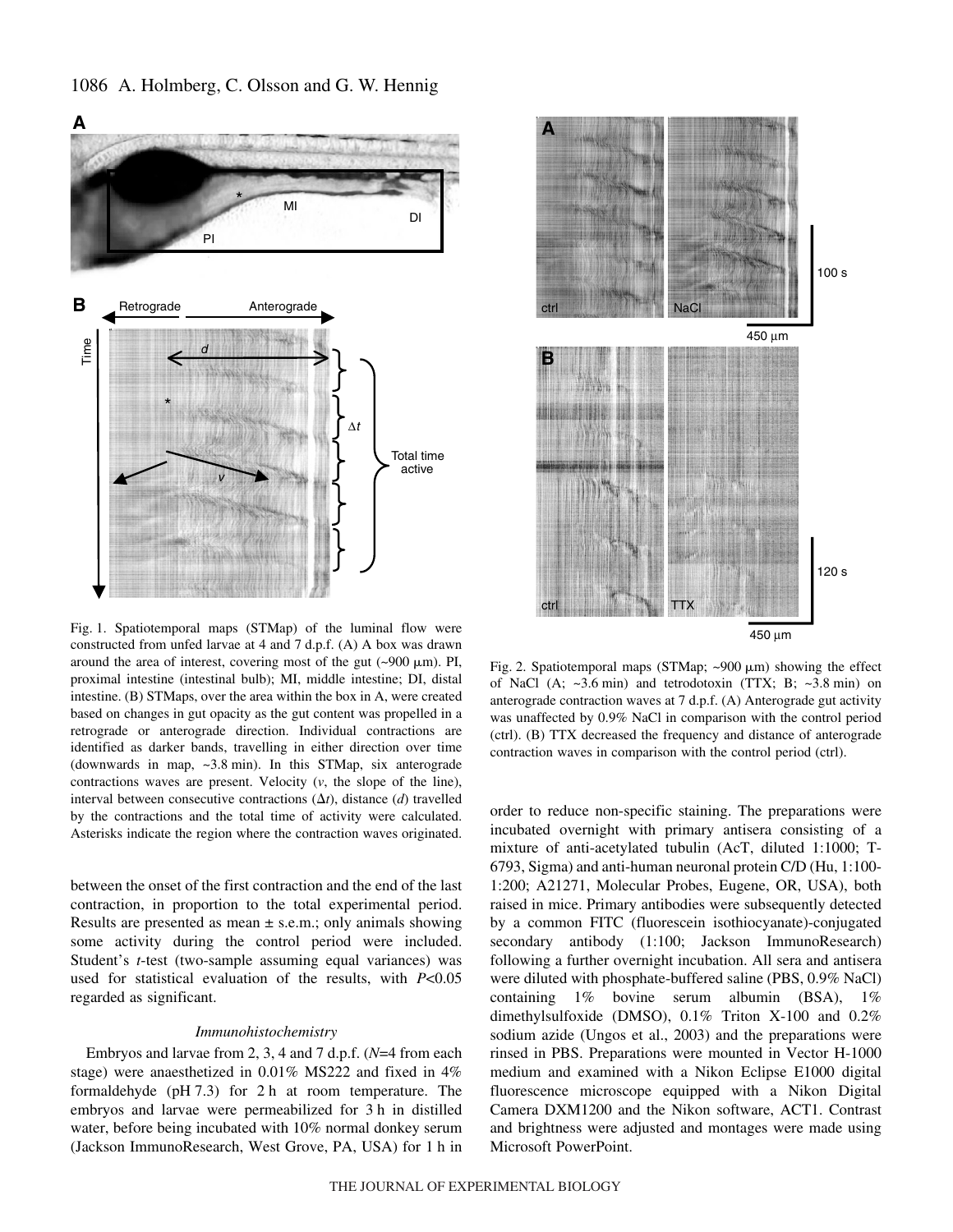|          | Frequency (cycles $min^{-1}$ ) | Interval $(s)$      | Distance $(\mu m)$   | Velocity $(\mu m s^{-1})$ |
|----------|--------------------------------|---------------------|----------------------|---------------------------|
| 4 d.p.f. | $1.16\pm0.15(14)$              | $54.8 \pm 7.9$ (14) | $591.0\pm 43.8$ (14) | $49.5 \pm 5.5(12)$        |
| 7 d.p.f. | $1.05 \pm 0.09$ (13)           | $56.9\pm4.4(13)$    | $719.9\pm33.2*(13)$  | $27.8 \pm 3.6^*$ (13)     |

Table 1. *Comparison between gut motility of zebrafish larvae at 4 and 7 d.p.f. with regard to frequency of anterograde contraction waves, interval between contractions, distance travelled and velocity*

**Results**

## *In vivo recordings of gut motility*

Most animals at  $4 d.p.f.$  (14 out of 17) and  $7 d.p.f.$  (13 out of 15) showed spontaneous anterograde (oral-to-anal direction) contractions during the 5 min control period (see Table 1). In agreement with previous studies (Holmberg et al., 2003; Holmberg et al., 2004; Holmberg et al., 2006), the contractions originated in the anterior part of the middle intestine (see Fig. 1). By analysing the STMaps, it was possible to discern periods of regular activity interspersed with longer or shorter periods of low activity (Fig. 2). In general, the time including contractions at any point along the gut was approximately 80–95% of the total time. Contractions propagated in a linear fashion from the site of initiation as shown by the steady slope (see Figs  $1, 2$ ). The activity was not affected by application of NaCl (Table 2).

However, when comparing the two developmental stages, it was obvious the motility patterns were gradually changing. At 7 d.p.f., the distance each wave travelled along the gut was increased compared with 4 d.p.f. larvae (Fig. 3; see Table 1 for a summary of the results). By contrast, there was an agedependent decrease in velocity of almost  $50\%$  from 4 to 7 d.p.f. (Fig. 3, Table 1). The frequency and the interval between



contraction waves were not different between the two age groups.

In addition, retrograde contractions were seen in 7 out of 17 animals, originating in the same area as the anterograde contraction waves (Fig. 2). At  $4 d.p.f.,$  the retrograde frequency was higher  $(1.93\pm0.41$  cycles min<sup>-1</sup>, *N*=7) than the anterograde  $(1.16\pm0.15 \text{ cycles min}^{-1}, N=14)$  (cf. Holmberg et al., 2003; Holmberg et al., 2006). Consequently, it appears that contractions in either direction can begin independently of each other. At 7 d.p.f., retrograde contractions were more difficult to trace and are hence not included in the results.

Application of TTX did not affect any of the observed parameters (frequency, interval, velocity or distance) of the anterograde contractions at 4 d.p.f., when compared to the control period (Table 2). By contrast, at 7 d.p.f., TTX reduced the distance the contractions travelled by  $55\pm11\%$  compared with the control period (Figs 2, 3). Likewise, the frequency of contractions was reduced by 49±14% as was the proportion of the time the gut was active (from  $94\pm1\%$  to  $44\pm15\%$ ,  $N=8$ ). However, TTX did not affect the interval time or velocity of the anterograde contraction waves at  $7 d.p.f.$  (see Table  $2$  for a summary of the results).

> TTX decreased the frequency of retrograde contraction waves at 4 d.p.f. but had no effect on either of the other parameters measured (Table 3).

> In addition, TTX did not have a significant effect on heart rate (control: 124.5±7.7, TTX: 125.0 $\pm$ 6.3 beats min<sup>-1</sup>, *N*=8) indicating that the overall status of the animals was not affected by application of the drug.

> Fig. 3. The effects of tetrodotoxin (TTX; black bars) compared with the control period (white bars) on frequency (A), interval (B), distance (C) or velocity (D) of anterograde contraction waves at 4 and 7 d.p.f. Values are means  $\pm$  s.e.m.; for *N*, see Table 2). Neurons do not seem to be necessary for the initiation and progress of anterograde contraction waves before the first feeding as TTX did not affect either of the parameters at 4 d.p.f. At 7 d.p.f., however, after the theoretical time for onset of feeding, TTX reduced frequency and distance (A,C), whereas interval and velocity were unaffected (B,D). Distance (C) increased while velocity (D) decreased when comparing 4 and 7 d.p.f. larvae. \**P*<0.05.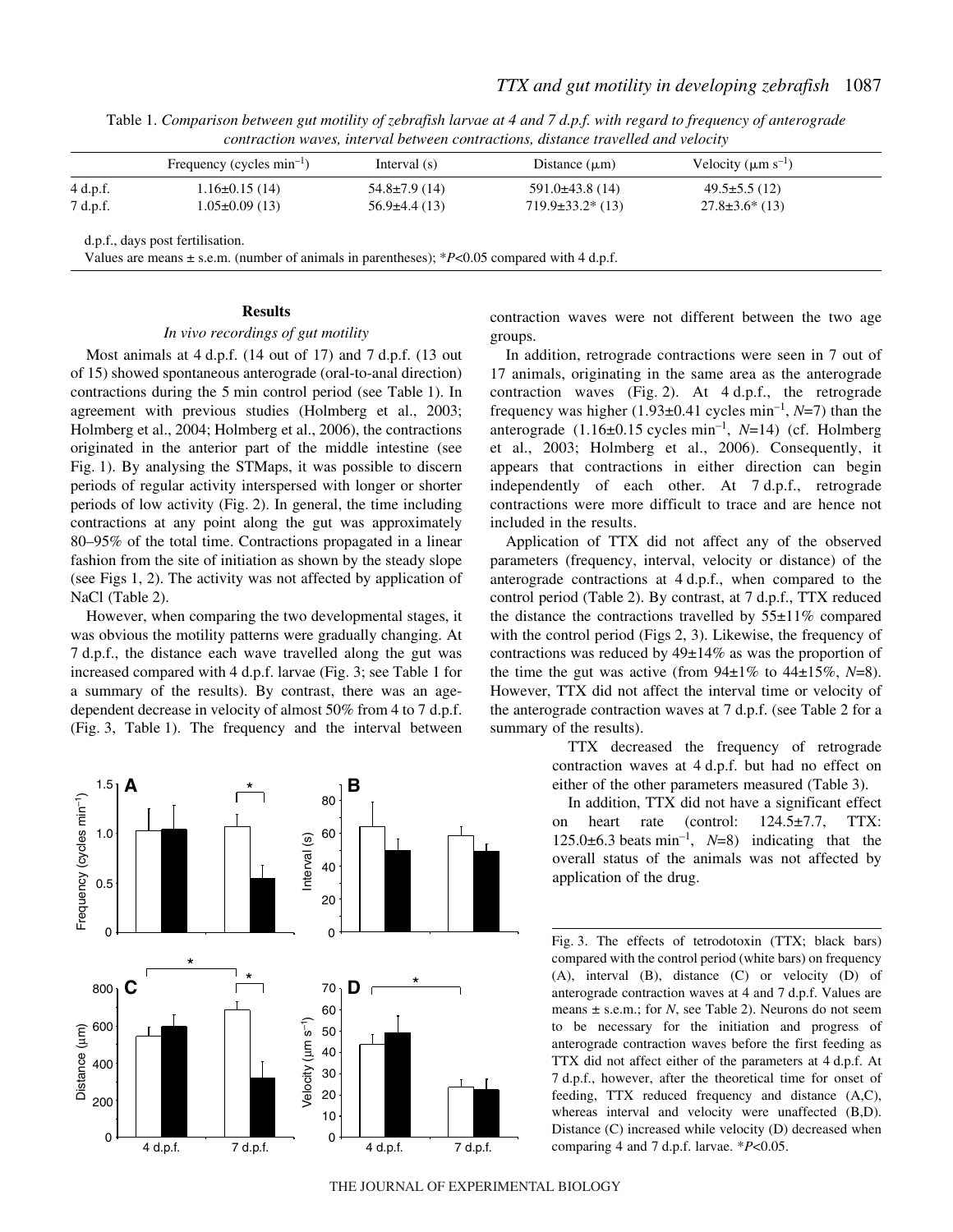# 1088 A. Holmberg, C. Olsson and G. W. Hennig

|             | Frequency (cycles $min^{-1}$ ) | Interval $(s)$     | Distance $(\mu m)$    | Velocity ( $\mu$ m s <sup>-1</sup> ) |
|-------------|--------------------------------|--------------------|-----------------------|--------------------------------------|
| $4$ d.p.f.  |                                |                    |                       |                                      |
| C           | $1.03 \pm 0.22$ (7)            | $64.3 \pm 14.7(7)$ | $543.3 \pm 49.6(7)$   | $43.9\pm4.7(6)$                      |
| <b>TTX</b>  | $1.04 \pm 0.24$ (7)            | $49.6 \pm 7.2(6)$  | $594.9\pm 66.1(6)$    | $49.3 \pm 7.9(6)$                    |
| C           | $1.29 \pm 0.19(7)$             | $45.3 \pm 5.0(7)$  | $638.7\pm71.3(7)$     | $55.2 \pm 10.0$ (6)                  |
| <b>NaCl</b> | $1.16\pm0.26(7)$               | $45.3 \pm 5.8$ (6) | $664.9\pm46.8(7)$     | $77.2 \pm 16.6(7)$                   |
| 7 d.p.f.    |                                |                    |                       |                                      |
| C           | $1.07\pm0.12(8)$               | $58.9 \pm 5.6$ (8) | $685.1\pm45.9(8)$     | $23.7\pm3.6(8)$                      |
| <b>TTX</b>  | $0.55 \pm 0.13$ * (8)          | $49.2\pm4.7(6)$    | $318.7\pm88.7*$ (6)   | $22.3 \pm 5.1$ (2)                   |
| C           | $1.02 \pm 0.13(5)$             | $53.8 \pm 7.5(5)$  | $775.6 \pm 37.9(5)$   | $34.5\pm 6.8(5)$                     |
| <b>NaCl</b> | $0.80 \pm 0.21(5)$             | $47.4 \pm 5.3$ (4) | $688.8 \pm 119.2$ (4) | $24.8 \pm 5.2$ (4)                   |

Table 2. Comparison between gut motility of zebrafish larvae before and after addition of tetrodotoxin or NaCl, at 4 and 7 d.p.f. *with regard to frequency of anterograde contraction waves, interval between contractions, distance travelled and velocity*

d.p.f., days post fertilisation; C, control (before addition of substances); TTX, tetrodotoxin. Values are means ± s.e.m. (number of animals in parentheses); \**P*<0.05 compared with control.



Fig. 4. Whole-mount zebrafish larvae labelled with antibodies against Hu (human neuronal protein) and acetylated tubulin (AcT). (A) Whole larva at 7 d.p.f. The asterisk indicates the region of the gut where both retrograde and anterograde contraction waves originate. (B) At 4 d.p.f. (before onset of exogenous feeding) the distal part of the intestine (DI) is already densely innervated by nerve fibres as well as nerve cell bodies. (C) The number of Hu-positive nerve cell bodies showed a marked decrease between the middle intestine and the posterior part of the intestinal bulb (proximal intestine) compared to the more anterior part of the bulb at the stages investigated. PI, proximal intestine; MI, middle intestine; DI, distal intestine.

#### THE JOURNAL OF EXPERIMENTAL BIOLOGY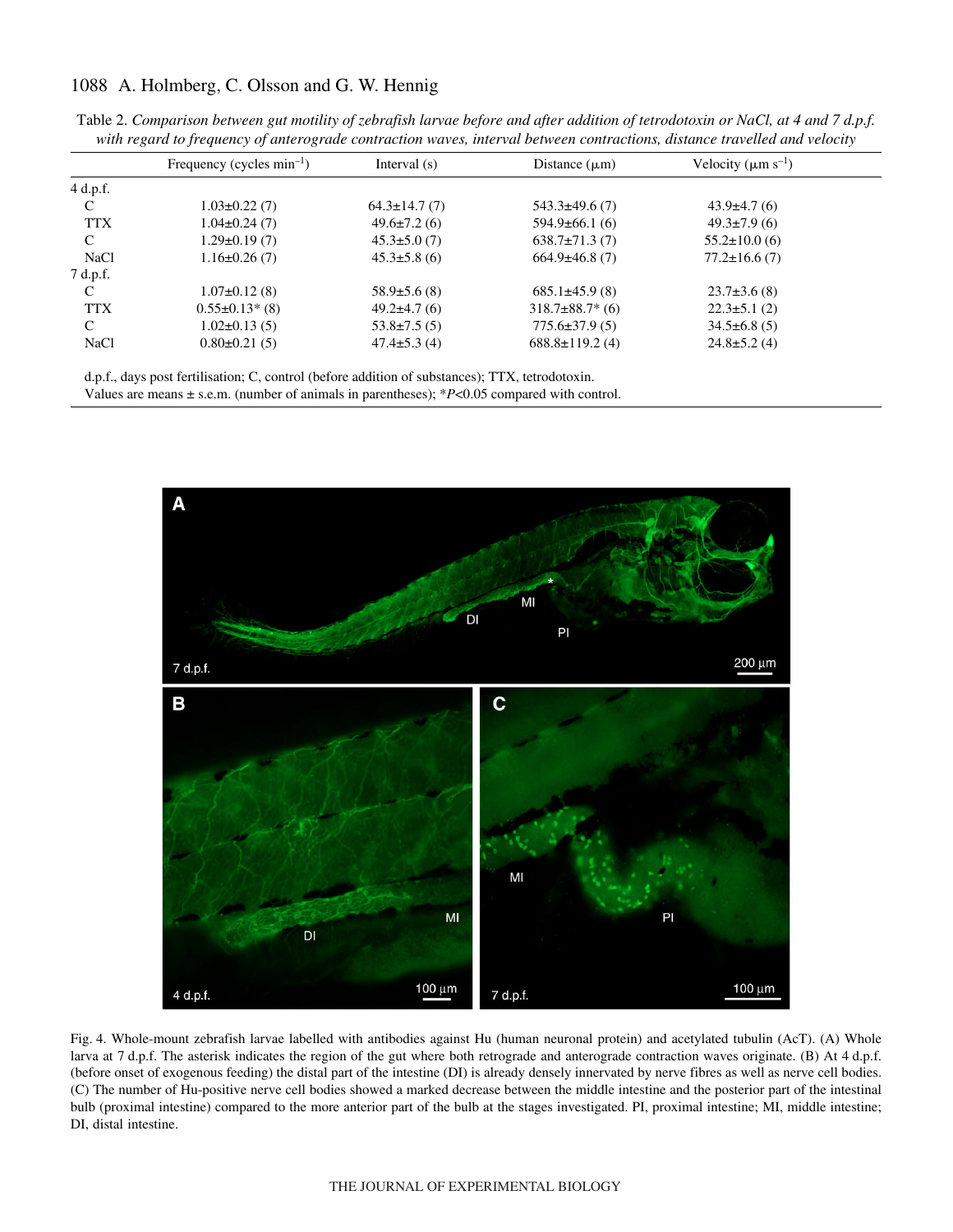Table 3. Comparison between gut motility of zebrafish larvae before and after addition of tetrodotoxin or NaCl, at 4 days post *fertilization with regard to frequency of retrograde contraction waves, interval between contractions, distance travelled and velocity*

|             | Frequency (cycles $min^{-1}$ ) | Interval $(s)$     | Distance $(\mu m)$   | Velocity ( $\mu$ m s <sup>-1</sup> ) |
|-------------|--------------------------------|--------------------|----------------------|--------------------------------------|
| $4$ d.p.f.  |                                |                    |                      |                                      |
|             | $2.58 \pm 0.35$ (4)            | $17.7 \pm 1.6$ (4) | $300.6 \pm 39.1(4)$  | $17.6 \pm 2.9$ (4)                   |
| <b>TTX</b>  | $0.52 \pm 0.18$ * (4)          | $24.2\pm4.7(4)$    | $248.4 \pm 34.0$ (4) | $15.9\pm3.7(4)$                      |
| C           | $1.01 \pm 0.40(4)$             | $34.1\pm 6.2(4)$   | $246.3 \pm 29.0$ (4) | $50.0\pm27.2(2)$                     |
| <b>NaCl</b> | $0.25 \pm 0.25$ (4)            | ND                 | ND                   | ND                                   |

Values are means ± s.e.m. (number of animals in parentheses); \**P*<0.05 compared with control.

#### *Immunohistochemistry*

Whole intact embryos and larvae showed Hu- and AcTpositive neurons from 3 d.p.f. While Hu mainly labels nerve cell bodies, AcT intensely labels nerve fibres in addition to weak staining of nerve cell bodies. At 3 d.p.f., nerve cells were predominantly seen in the middle and distal intestine whereas the anterior one third of the gut (the part developing into the intestinal bulb) showed no or only occasional immunoreactive cell bodies. At 7 d.p.f., nerve cell bodies occupied a larger area of the gut and there was also a higher density of nerve fibres. Hu-immunoreactive nerve cells were still relatively scarce in the most proximal part of the gut  $(Fig. 4)$ .

#### **Discussion**

In this study we show the presence of TTX-sensitive, as well as TTX-insensitive, control mechanisms involved in the spontaneous contractions in non-feeding zebrafish larvae. Furthermore, by using spatiotemporal maps of gut flow we could make a detailed analysis of the motility patterns in larvae, demonstrating how it develops with time during the period when the larvae normally start to feed. During control conditions, most values were in the same range as has previously been observed in zebrafish larvae (Holmberg et al., 2003).

## *Development of spontaneous gut activity*

When comparing the control periods of  $4$  and  $7$  d.p.f. larvae, it was noted that similar to previous studies, the distance travelled by the anterograde contraction waves increased while the overall frequency did not change. The increased distance could not be related to an increase in gut size since there was no obvious difference in the length of the middle intestine between 4 and 7 d.p.f. The refined method used in the present study showed that the distance that each contraction wave travelled was even longer than previously reported (Holmberg et al., 2003). However, unlike previous studies, we could also see a decrease in velocity between 4 and 7 d.p.f. This was mainly because the contraction waves at 4 d.p.f. travelled at a higher speed (approximately twice as fast) than has previously been observed (Holmberg et al., 2003). The reduced velocity at 7 d.p.f. could be due to several factors. The intestinal smooth muscle cells are differentiated around 4 d.p.f. and a longitudinal and a circular layer can be observed (Wallace et al., 2005). It is likely however, that the muscle layers continue to thicken between 4 and 7 d.p.f. This may shorten the distance the electrical current will spread and result in reduced excitability that will affect the contraction velocity. It could also be suggested that the muscle cells are slightly hyperpolarised, possibly due to endogenous release of nitric oxide (Holmberg et al., 2006). As a consequence, it will take longer until depolarisation reaches the muscle action potential threshold and, hence, the velocity will decrease. There is also a possibility that velocity changes along the gut. If there is a decrease in velocity along the gut, the longer distance travelled by each wave at 7 d.p.f. compared to at 4 d.p.f. would lead to a lower mean velocity. However, when looking at the STMaps, there were no obvious deviations in the slopes of individual contractions, suggesting a fairly consistent velocity. The change in velocity might also be related to an increase in viscosity of the intestinal contents (see Larson and Schulze, 2002).

Usually, an individual wave travels the full distance and dies out before the next wave is initiated. However, given the increase in distance in combination with the decrease in velocity between 4 and 7 d.p.f., the total time every individual wave travels along the gut increases. Although the frequency and interval time were unchanged, suggesting that the clock responsible for the timing of contractions is already welldeveloped at 4 d.p.f., the variance in interval times at this stage is comparatively larger than at 7 d.p.f. This could indicate that the activity becomes more regular with shorter periods of low activity, as the larvae grow older. Since development is a dynamic process, some individuals will have reached a more developed pattern at 4 d.p.f., while others lag behind.

#### *TTX-sensitive neuronal control*

It has previously been suggested that the spontaneous contraction waves seen in the zebrafish larvae might have similar housekeeping functions as the interdigestive mammalian migrating motor complexes (MMCs) (Holmberg et al., 2003; Holmberg et al., 2004; Holmberg et al., 2006). TTX inhibits propagating contractions in mammals as well as in fish (D'Antona et al., 2001; Karila and Holmgren, 1995; Spencer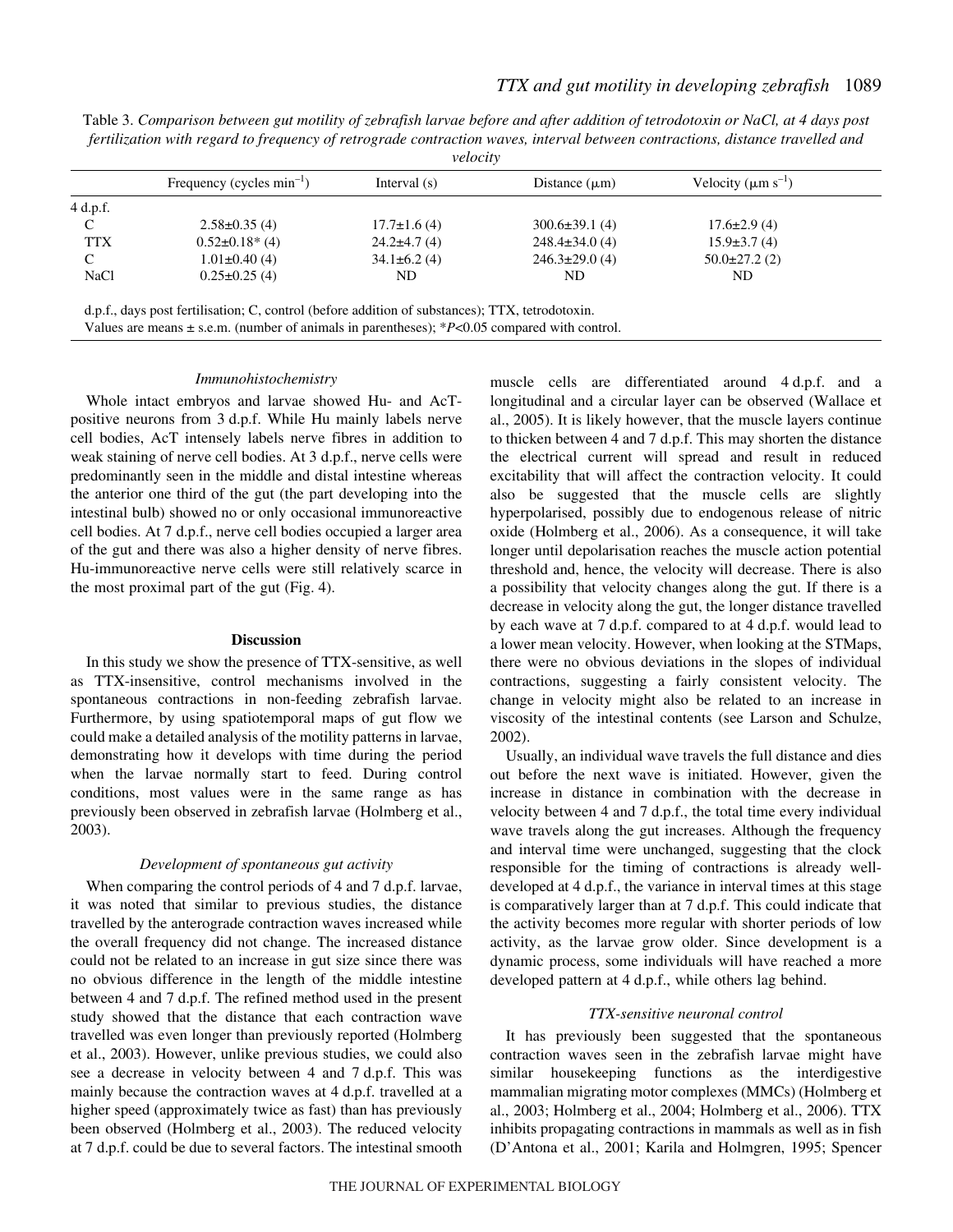## 1090 A. Holmberg, C. Olsson and G. W. Hennig

et al., 2003). Further, it has been suggested that this neuronal input, at least in mammals, depends mainly on the enteric nervous system (Sarna et al., 1981). In the 7 d.p.f. zebrafish, TTX reduced the distance travelled by the anterograde contraction waves as well as the overall frequency but did not affect interval time or velocity. Hence, by blocking the neurotransmission, each contraction wave travels a shorter distance, indicating that neurons are needed for propagation of the wave over the last part of the middle intestine at  $7 d.p.f.$ The distance is even shorter than during control conditions at 4 d.p.f. At the same time, neurons are involved in the initiation of the contractions, indicated by the decrease in frequency after TTX is applied. Although the overall frequency of anterograde contraction waves was reduced compared to the control period, the velocity and interval time were not affected by TTX at 7·d.p.f. This was mainly because the total time the gut is active is reduced by TTX whereas when it is active, the contraction waves occur with the same interval and velocity as before TTX.

At 4 d.p.f., the only parameter that was affected by TTX was the frequency of retrograde contractions. However, this group comprised relatively few individuals and one has to be a bit cautious when drawing any conclusions from these data. It is possible that the retrograde contraction waves are more irregular than the anterograde, as suggested by the fact that only 7 of 17 animals showed any retrograde contractions during the control period (c.f. 14 of 17 that showed anterograde contractions). This could also be reflected in the fact that three of the four control animals were inactive after addition of NaCl. However, it is possible that the initiation of retrograde contraction waves, in contrast to anterograde, is under TTXsensitive control already at 4 d.p.f.

### *TTX-insensitive control*

The difference in response to TTX between 4 and 7 d.p.f. suggests the development of a TTX-sensitive neuronal component during this time. It indicates that before the normal time for onset of feeding, the initiation and propagation of anterograde contraction waves are not under neuronal control, or at least not under TTX-sensitive control. This is similar to the situation in foetal mice, where the absence of enteric neurons does not affect the propulsion of gut content compared with control mice (Anderson et al., 2004). However, whereas TTX abolishes migrating contractions in adult mammals (D'Antona et al., 2001; Spencer et al., 2003), in zebrafish larvae there seem to be a TTX-insensitive part that remains, at least at 7 d.p.f. Whether this mechanism is present in older larvae or adult zebrafish has so far not been investigated. Since velocity was not affected by  $TTX$  at  $7 d.p.f.,$  but differed between 4 and 7 d.p.f. in control conditions, it can be suggested that development of this TTX-insensitive control mechanism also occurs during this period.

The TTX-insensitive component could be either neurons or putative interstitial cells of Cajal (ICCs). TTX-insensitive sodium channels are expressed on a subpopulation of enteric neurons in, e.g. guinea pig and rat (Rugiero et al., 2003). Further, although lack of myenteric (pacemaker) ICCs in the small intestine of mice did not abolish MMCs, some parameters of the migrating contractions were affected (Spencer et al., 2003). Whereas the interval between each complex was not affected *in vitro,* the contraction frequency within each MMC was reduced in the absence of myenteric ICCs (Spencer et al., 2003).

So far very little is known about the possible presence of ICCs in teleosts. ICC-like cells have been reported in the myenteric plexus of some teleost species, using Methylene Blue (Kirtisinghe, 1940), whereas later studies, using Kit as a marker to detect ICCs in zebrafish using either immunohistochemistry or *in situ* hybridization, have failed (Mellgren and Johnson, 2005; Parichy et al., 1999; Wallace et al., 2005) (C.O. and A.H., unpublished results). Furthermore, mutants lacking one of the two known zebrafish *ckit* orthologues showed no obvious defects in intestinal functions, either in larvae or in adults (Parichy et al., 1999). This suggests that if ICCs are present in fish, they probably do not depend on the Kit receptor for their development, or at least Kit is different from the mammalian counterpart. However, there is one recent report indicating Kit-positive cells in the gut of zebrafish larvae (Rich et al., 2006). In mammals, Kit-positive ICCs have been detected before birth (Torihashi et al., 1997; Wester et al., 1999). Slow waves also occur during foetal life but are preceded by ICCs (Ward, 1996; Ward et al., 1997). The present data indicate the presence of some sort of pacemaker cells in the gut around the time the zebrafish larvae start to feed.

Anterograde and retrograde contractions originate in a distinct area of the intestine, just distal to the developing intestinal bulb (present study) (Holmberg et al., 2003; Holmberg et al., 2006). This region of origin was not affected by TTX. Further, although the motility pattern is less well coordinated very early in development (3 d.p.f.), most contraction waves still originate in this area (Holmberg et al., 2003). This is in contrast to the mammalian small intestine where propagating contractions may develop in different regions (e.g. Furness and Costa, 1987). The area in the zebrafish gut where the contractions originate correlates with an area of dense innervation.

However, the neuronal network gradually decreases in the proximal part of the intestinal bulb both at 4 and 7 d.p.f. This probably explains why gut motility was not observed in this part of the bulb in the present or earlier studies (Holmberg et al., 2003). The immunohistochemical data suggest that enteric neurons are needed for the propagation of a contraction wave along the intestinal bulb. Although contractions can travel for a shorter distance, neurons are needed to maintain the propagating contraction as was indicated by the decreased distance travelled by the anterograde contractions after TTX at 7 d.p.f. During development, the number of nerve cells as well as the length and number of their processes increase at least until 13 d.p.f. (C.O., A.H. and S.H., unpublished results). Retrograde activity was not examined at 7 d.p.f., and hence the full importance of the posterior development of enteric neurons could not be established.